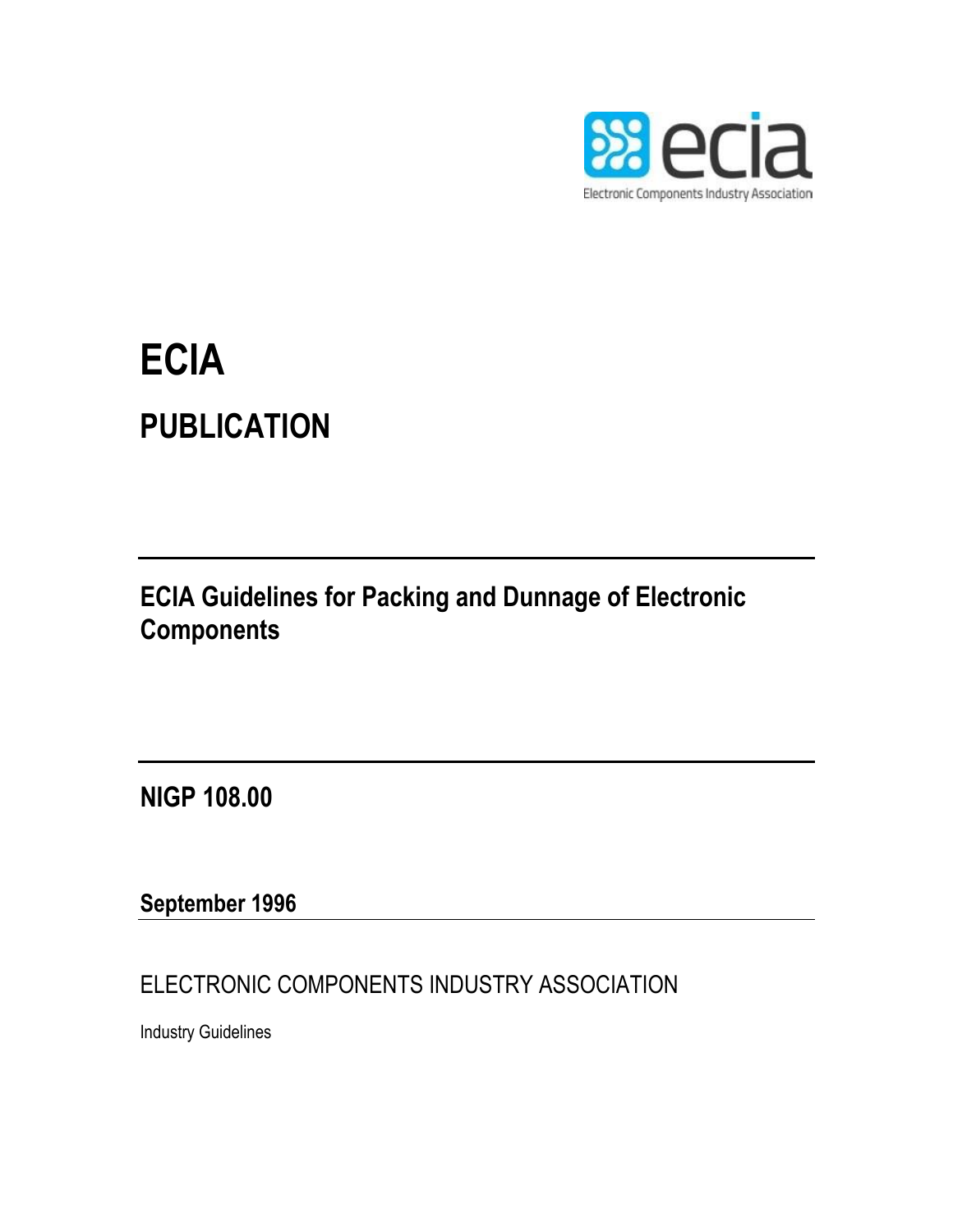#### **NOTICE**

ECIA Industry Guidelines and Publications contain material that has been prepared, progressively reviewed, and approved through various ECIA-sponsored industry task forces, comprised of ECIA member distributors and manufacturers, and subsequently reviewed and approved by the ECIA Board of Directors. After adoption, efforts are taken to ensure widespread dissemination of the guidelines. ECIA reviews and updates the guidelines as needed.

ECIA Industry Guidelines and Publications are designed to serve the public interest, including electronic component distributors, through the promotion of uniform and consistent practices between manufacturers and distributors resulting in improved efficiency, profitability, product quality, safety, and environmentally responsible practices. Existence of such guidelines shall not in any respect preclude any member or non-member of ECIA from adopting any other practice not in conformance to such guidelines, nor shall the existence of such guidelines preclude their voluntary use by those other than ECIA members, whether the guideline is to be used either domestically or internationally.

ECIA does not assume any liability or obligation whatever to parties adopting ECIA Industry Guidelines and Publications. Each company must independently assess whether adherence to some or all of the guidelines is in its own best interest.

Inquiries, comments and suggestions relative to the content of this ECIA Industry Guideline should be addressed to ECIA headquarters.

Published by

#### NATIONAL ELECTRONIC DISTRIBUTORS ASSOCIATION 1111 Alderman Drive, Suite 400 Alpharetta, GA 30005 (678) 393-9990

Copyright 1996 Printed in U.S.A. All rights reserved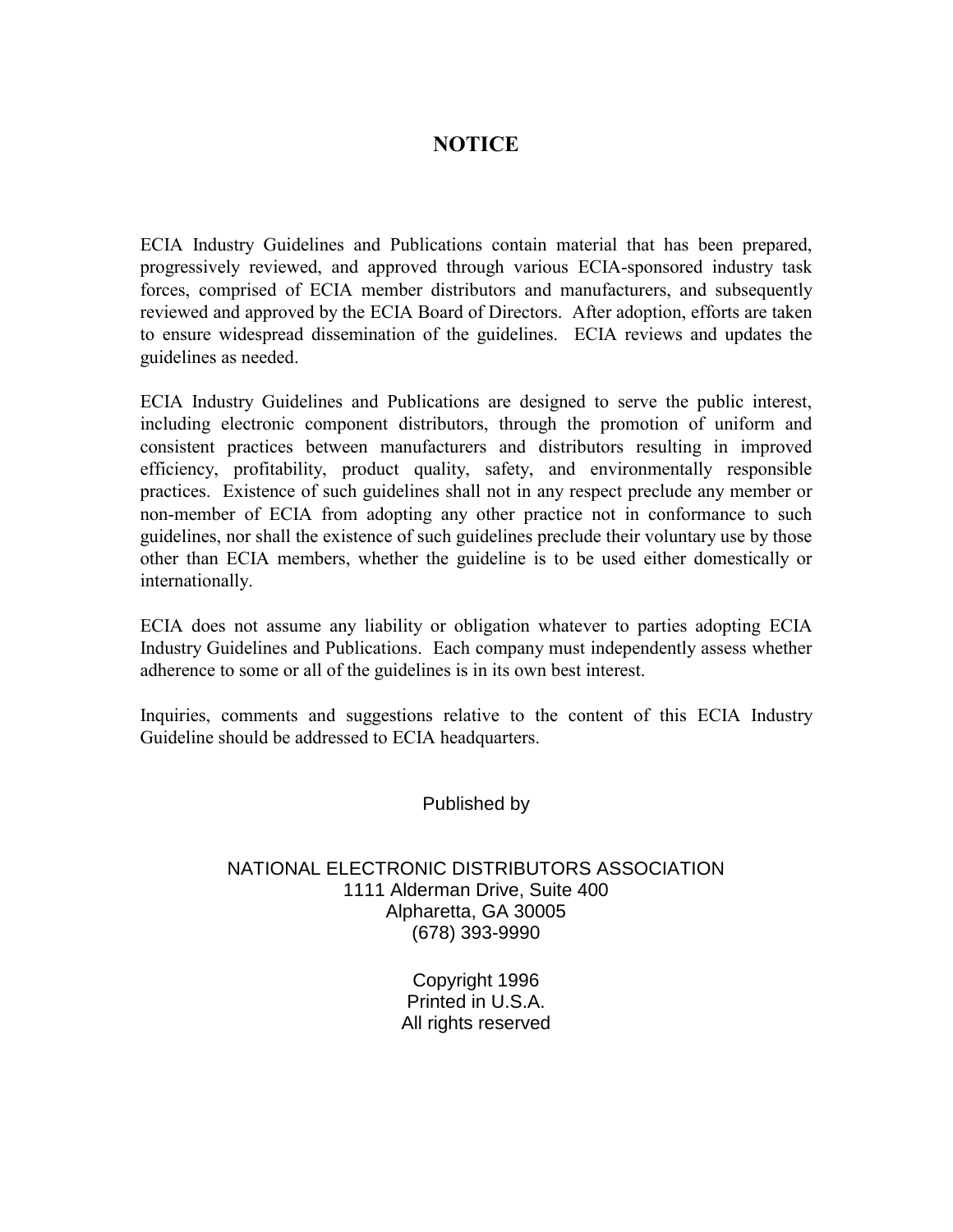ECIA thanks the following distributors and manufacturers for their participation in the task force which developed these guidelines:

AMP, Inc. **Marsh Electronics** Arrow Electronics, Inc. Marshall Industries AVX, Inc. Newark Electronics Bell Industries **Panduit Corporation** Bourns, Inc. **Philips Components** Joseph Electronics<br>
Kent Electronics

RS Electronics

T.T.I., Inc. Kent Electronics

Avnet Inc. **Murata Electronics N.A.** Capstone Electronics Priebe Electronics, Inc. Hammond Electronics Projections Unlimited, inc.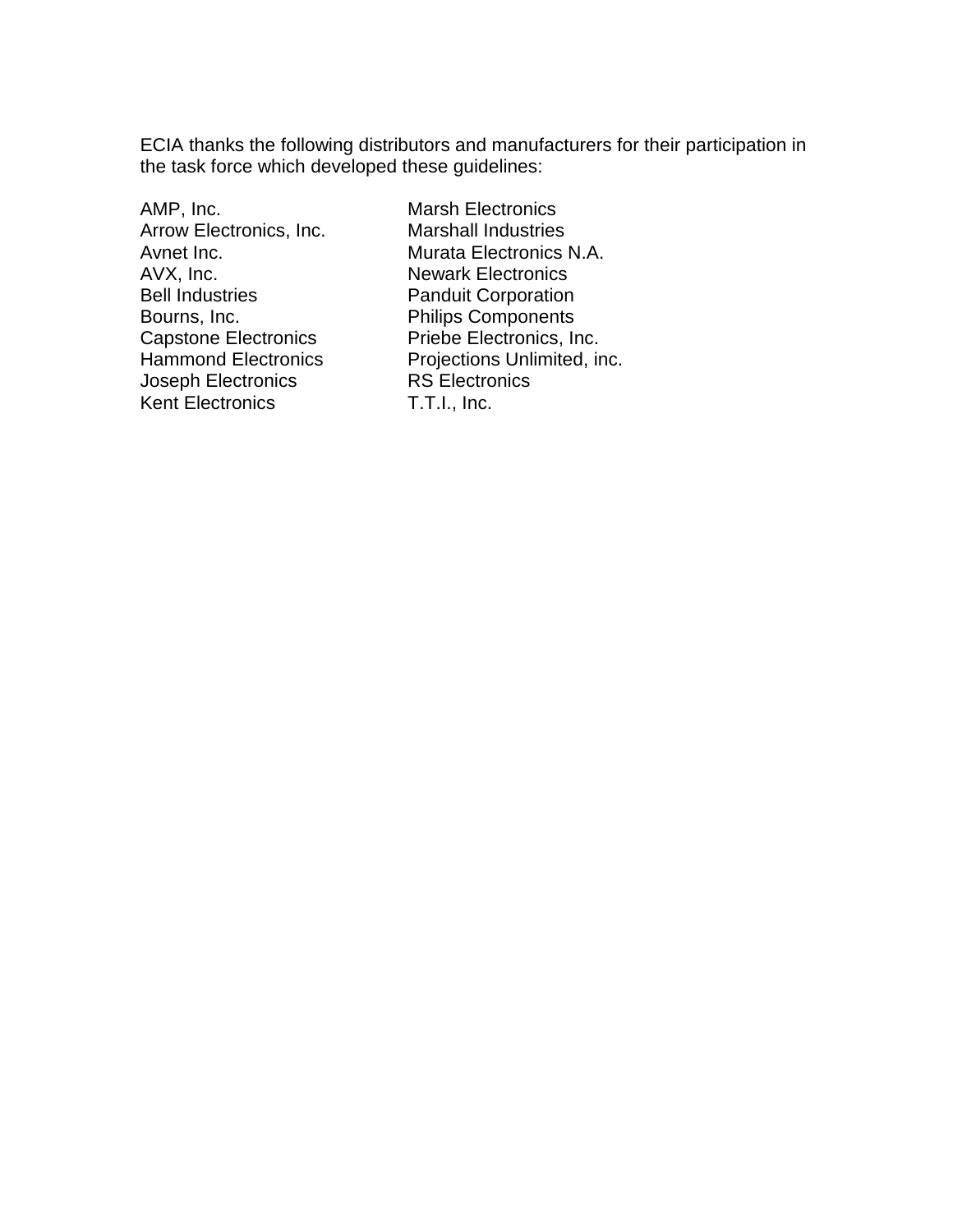#### 1.0 PURPOSE

The purpose of this document is to provide distributors and manufacturers with guidelines for the packing and dunnage of connectors, electromechanical devices, passive components, and commercial semiconductors.

#### 2.0 SCOPE

Compliance with these guidelines is voluntary. These guidelines may be specified as a requirement by either the distributor or the customer. They are not intended to replace or supersede any military specifications, regulations of the Interstate Commerce commission, or other regulatory agency requirements.

#### 3.0 REFERENCE DOCUMENT

\* EIA 625: "Requirements for Handling Electrostatic Discharge Sensitive Devices"

#### 4.0 DEFINITIONS

4.1 UNIT CONTAINER: The first container applied to a single or several components. For purposes of these guidelines, examples of unit containers are tubes, rails, trays, reels, or bags containing the components.

4.2 INTERMEDIATE CONTAINER: A wrap, box, bag, or bundle that contains one or more unit containers of identical items.

4.3 SHIPPING CONTAINER: A container intended for transportation of the product.

4.4 UNIT LOAD: A number of filled shipping containers or other items held together by one or more means such as a pallet, stretch wrap, shrink wrap or strapping.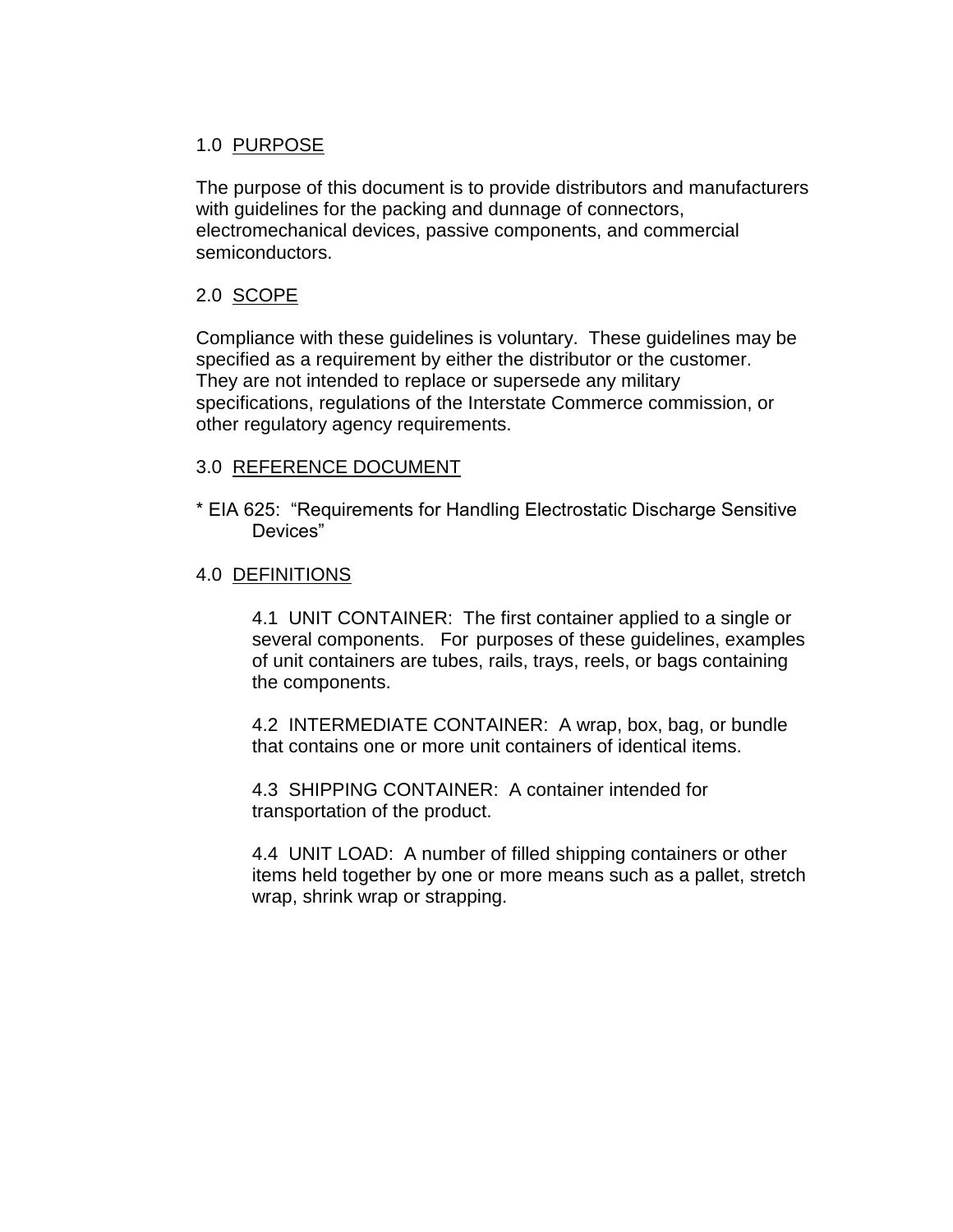#### 5.0 PACKING

5.1 GENERAL REQUIREMENTS: All packing should provide protection for the product from, but not limited to:

- 5.1.1 bent leads
- 5.1.2 damage by abrasion
- 5.1.3 contamination
- 5.1.4 light amounts of moisture that could damage product
- 5.1.5 prevention of ancillary hardware loss during shipment
- 5.1.6 package bursting from inertia or weight
- 5.1.7 ESD, preferred

5.2. All packing should ensure safe handling, shipping, and storage of the product.

5.3. The unsupported bottom of a manually-handled container should be able to hold its contents.

5.4. Each manually-handled individual shipping container should not exceed thirty-five (35) pounds. Manually handled containers that exceed 35 pounds should be labeled to indicate that its weight exceeds 35 pounds. This label should be highly visible and located near the shipping label.

#### 6.0 MATERIALS

6.1. Packing materials should be made of non-ozone depleting substances (CFC free).

6.2 The use of non-static generating packing materials is required\* for ESD sensitive product unit containers, and encouraged for all other product.

6.3 When possible, packing and dunnage materials should be made of recycled materials. Every effort should be made to use materials for packing and dunnage that can be recycled.

6.4 All packing should be free of handling hazards such as protruding nails, staples, or non-secure banding.

6.5 Shipping containers should be sealed with adequate gummed tape or pressure sensitive tape. Use of staples, glue, or metal fasteners for container closure should be avoided.

\*Reference EIA 625